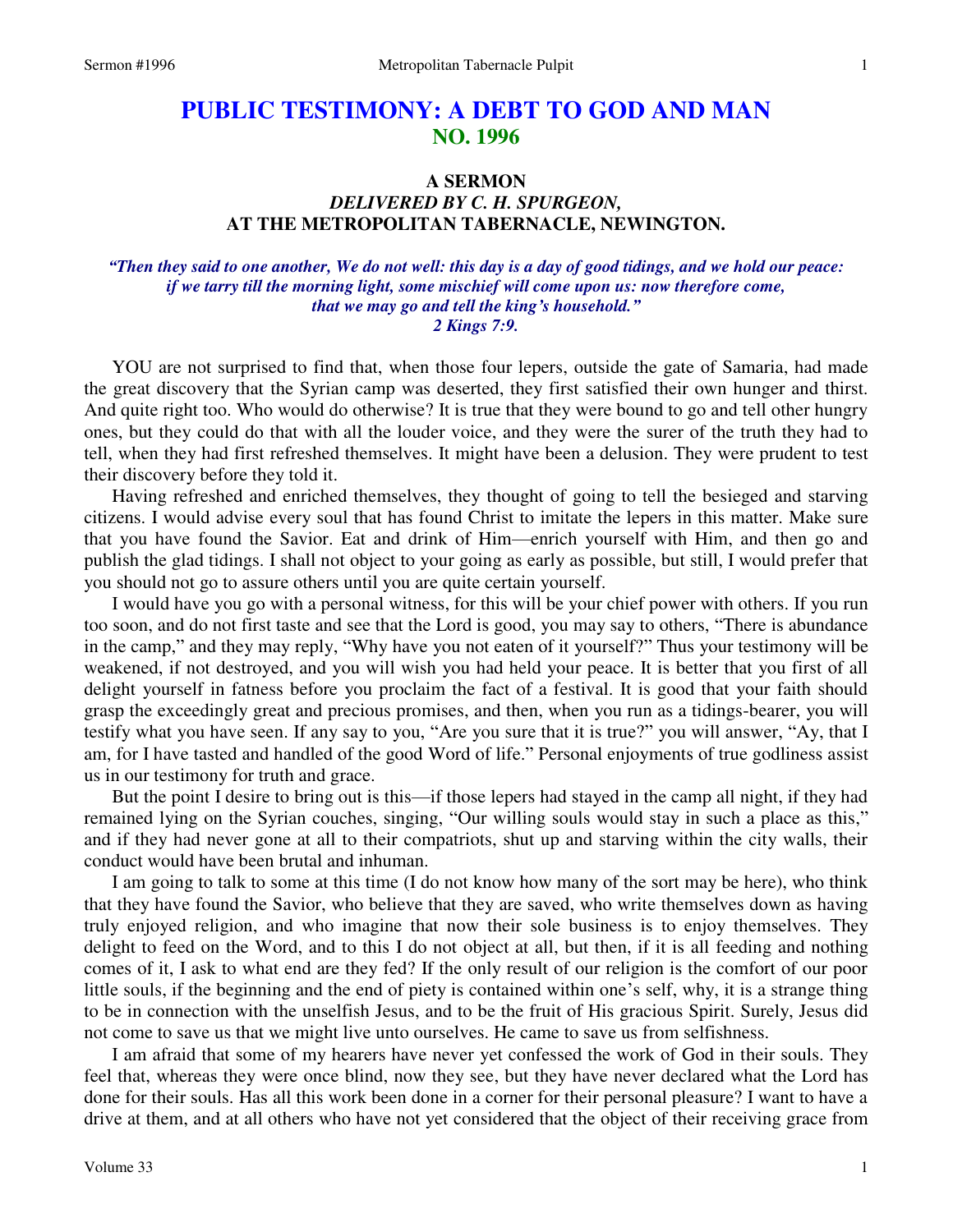the Lord is that God may, through them, communicate grace to others. No man lives unto himself. No man should attempt so to live.

My subject will be this—first, *to hide the great discovery of grace is altogether wrong*. In the second place, *if we have made that discovery we ought to declare it*. And thirdly, *this declaration should be continually made*. It should not be a matter of one solemn occasion, but our whole life should be a witness to the power and grace which we have found in Christ

**I.** First, then, dear friends, TO HIDE THE DISCOVERY OF DIVINE GRACE WOULD BE WRONG.

Let me ask you to remember the connection of my text. God had come to the Syrian camp, and had by Himself alone routed the whole Syrian host. They had every man of them fled. Though the starving citizens of Samaria did not know it, the Lord had made provision in abundance for all their hunger, and there it was, within a stone's throw of the city gates. The Lord had done it. His own right hand and His holy arm had gotten Him the victory, and had provided for Israel's needs, though they did not know it. These lepers found out the joyful facts, and had utilized their discovery by entering into possession of the treasure. They were appointed to make known the joyful facts, and if they had concealed them they would have been guilty men.

For, first, *their silence would have been contrary to the divine purpose in leading them to make the discovery*. Why were these four lepers led into the camp that they might learn that the Lord of hosts had put the enemy to the rout? Why, mainly that they might go back, and tell the rest of their countrymen.

I fear that the doctrine of election has too often been preached in such a way that thoughtful minds have objected to it upon the ground of its tendency to selfishness. Men do not like the doctrine anyhow, but there is no use in putting it in a needlessly ugly shape. Election is a fact, but a fact which relates to other facts. The Lord calls out of the world a people, a peculiar people, whom He makes to be His own, but the ultimate end of the election of these men is that they may gather in others. As Israel was chosen to preserve the light for the nations, so has the Lord chosen His believing people that they may bring in the other sheep which are not yet of the fold.

We are not to get within four narrow walls, and sit and sing-

*"We are a garden walled around, Chosen and made peculiar ground: A little spot enclosed by grace Out of the world's wide wilderness."*

Or if we do so sing, we are not to bless ourselves over and over again as being the end and climax of the Lord's work and wisdom. No, but since we are a garden walled around, we are to bring forth fruit to Him who owns us. We are to be a nursery ground. I know a piece of ground upon which some millions of young fir trees were grown, which were afterwards planted out upon a range of Scotch hills. Such should our churches be.

Though comparable in our feebleness to a handful of corn upon the top of the mountains, we expect that the fruit thereof shall shake like Lebanon, and they of the city shall flourish like grass of the earth. We are chosen unto salvation that afterwards we may go and be lights to those who sit in darkness, and spiritual helps to those that are ready to perish. These four men were allowed to see what God had done on purpose that they might run home with the cheering news. If they had not gone to Samaria with the tidings they would have been false to the divine purpose, and so will you be, my brother, if you continue to hold your tongue. So will you be, my sister, if you never say, "The Lord has done great things for me, whereof I am glad." Let the purpose of God, for which you ought to adore Him every day, be plenteously fulfilled in you, and let it be seen that He has chosen you to know Christ that you may make Him known to others.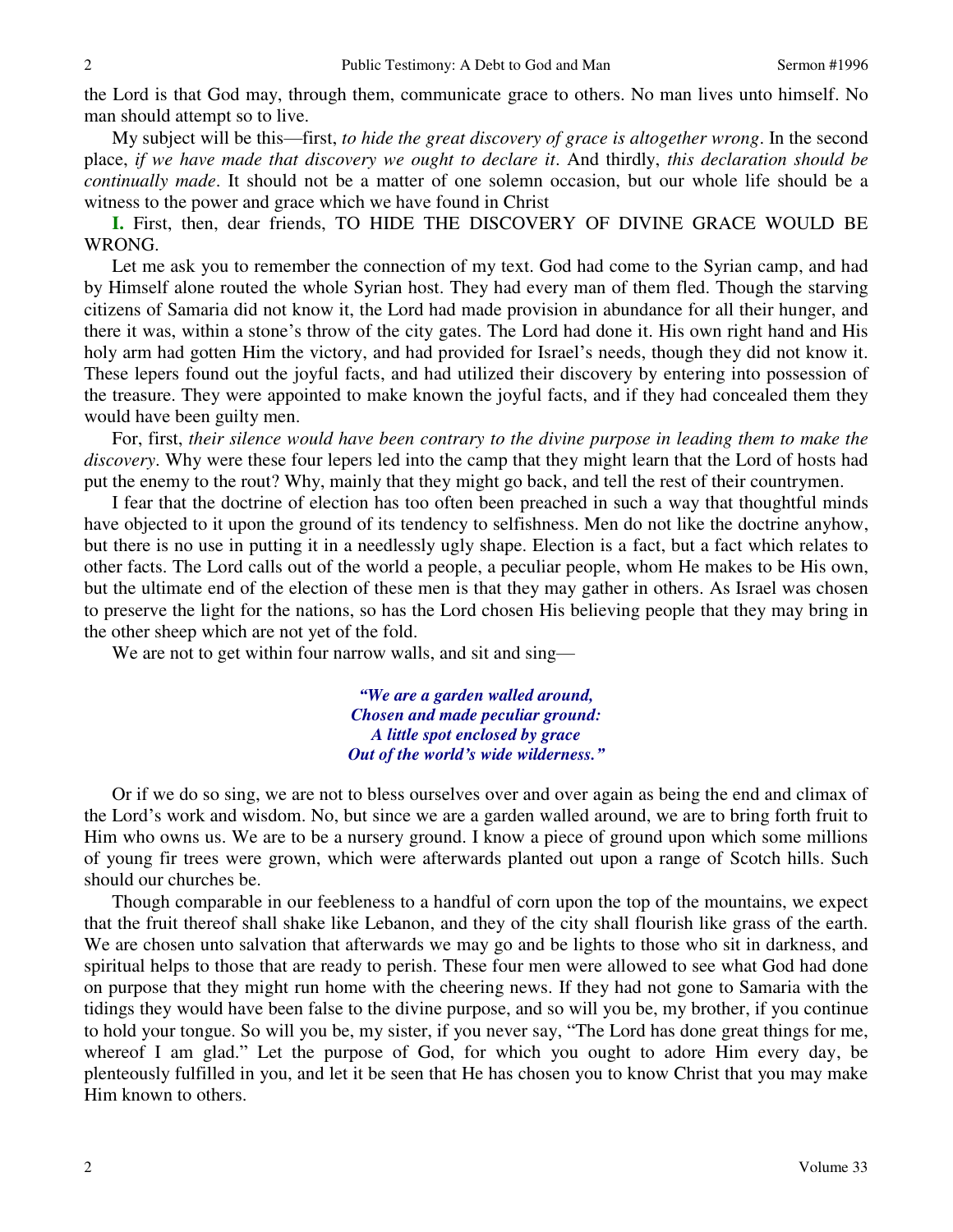These people would not only have been false to the divine purpose, but *they would have failed to do well*. They said, one to another, "We do not well." Did it ever strike some of you, dear friends, that it is a very serious charge to bring against yourselves, "We do not well"? I am afraid that many are content because they can say, "We do not drink. We do not swear. We do not gamble. We do not lie." Who said you did? You ought to be ashamed of yourselves if you did any of those things. But is this enough? What are you actually doing? "To him that knows to do good, and does it not, to him it is sin."

I have heard of perfect people, but I have not seen any such. If it came to acts of positive commission of sin, I could possibly compare notes with such brethren, for I endeavor to be blameless, and I trust I am, but when I remember that sins of *omission* are really and truly sins, I bid "good-bye" to all notions of perfection, for my many shortcomings overwhelm me. No man has done all the good he could have done, and ought to have done. If any man assures me that he has done all the good that might have been possible to him, I do not believe him. I will say no more, but let us labor to avoid sins of omission.

Dear friend, if you know the Lord, and you have never confessed His name, then you have not done well. If you have been in company and you have not spoken up for Christ, you have not done well. If you have had opportunities of telling out the Gospel even to children, and you have not done so, you have not done well. It is a heavy charge, after all, for a man's conscience to bring against him when it forces him to join with others in saying, "We do not well."

That is the reason why the barren fig tree was cut down. He that kept the vineyard did not say, "Cut it down, it bears such sour fruit." It bore no fruit at all. There was the point—it cumbered the ground. Take heed, oh, take heed, of a religion which does not make you positively do well! If all that your religion does is to keep you from doing mischief, it has too small an effect to be the religion of Jesus Christ. He asks, "What do you more than others? Do not even publicans do so?" God help us then to make an open declaration of what His Spirit has secretly taught to us!

Besides this, had those lepers held their tongues, *they would actually have been doing evil*. Suppose that they had kept their secret for twenty-four hours, many hundreds might have died of starvation within the walls of Samaria. Had they so perished, would not the lepers have been guilty of their blood? Do you not agree with that? May not neglect be as truly murder as a stab or a shot? If, in your street, a man shall perish through not knowing the Savior, and you never made an effort to instruct him, how will you be guiltless at the last great day?

If there are any within your reach who sink down to perdition for want of the knowledge of Christ, and you could have given them that knowledge, will your skirts be free from blood in the day when the great inquest shall be held, and God shall make inquisition for the blood of men? I put it to the consciences of many silent Christians, who have never yet made known to others what God has made known to them—how can you be clear from guilt in this matter?

Do not say, "Am I my brother's keeper?" for I shall have to give you a horrible answer if you do. I shall have to say, "No, Cain, you are not your brother's keeper, but you are your brother's killer." If, by your effort you have not sought his good, by your neglect you have destroyed him. If I were able to swim, and I saw any of you in a stream, and I merely looked at you, and greatly regretted that you should be so foolish as to tumble in, but never stretched out a hand to rescue you, your death would lie at my door, and I am sure it is so with those who talk about enjoying religion, and yet keep it all to themselves, and never rescue the perishing. Stern truths these. Let them go home where they ought to go home, and may God the Holy Ghost bless them!

Again, these lepers, if they had held their tongues, *would have acted most unseasonably*. Note how they put it themselves, they say, "We do not well: this day is a day of good tidings, and we hold our peace." O brother, has Jesus washed your sins away, and are you silent about it? I remember the day when I first found peace with God through the precious blood, and I declare that I was forced to tell somebody about it. I could not have stifled the voice within me.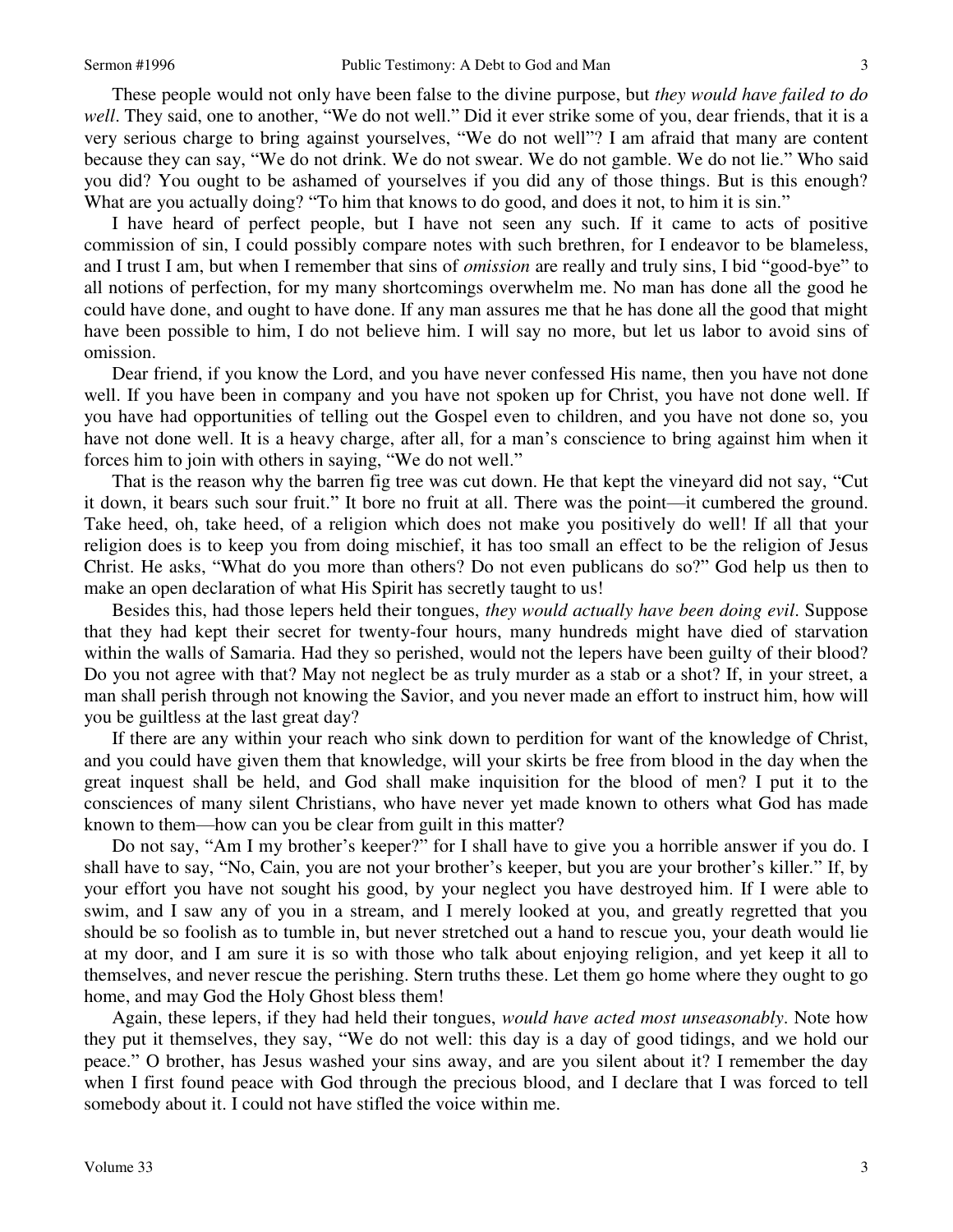What, my dear brother! Are you saved in the Lord with an everlasting salvation, and can you keep the blessing to yourself? Do you not wonder that all the timbers in your house do not groan at you, and that the earth itself does not open her mouth to rebuke you? Can you be such an ungrateful wretch as to have tasted of amazing mercy, and yet to have no word to say by way of confessing it?

Come, brother, come, sister, overcome that retiring spirit of yours, and cry—"I cannot help it. I am driven to it. I must and will bear witness that there is a Savior, and a great one." Personally, *I* cannot hold my tongue, and never will while I can speak.

> *"E'er since by faith I saw the stream, His flowing wounds supply; Redeeming love has been my theme, And shall be till I die!"*

Oh, that God would stir up every silent Christian to speak out for his Lord! We have had enough of the dumb spirit. Oh, for the Spirit in the form of tongues of fire!

One thing more—*silence may be dangerous*. What said these men? "If we tarry till morning light, some mischief will come upon us." That morning light is very close to some of you. If you tarry till tomorrow morning before you have spoken about Christ, some mischief may come upon you. I might put it farther off on a grander scale. There is a morning light which will soon be seen over yon gloomy hills of darkness. How soon we cannot tell, but our Master has bidden us to be always on the watch for it. In such an hour as we think not, He will come, and when He comes, it will be to reward His faithful servants.

There is a text which speaks of our not being ashamed at His coming. What a wonderful text that is! What if He were to come tonight, should we not be ashamed? He may come ere the unformed word has quit my lip or reached your ear. The shrill clarion of the archangel may startle the dead from their graves, and the Christ may be among us on His great white throne!

Suppose He should come tonight, and you, who have thought that you knew Him and loved Him, should never have sought to win a soul for Him—how will you face Him? How will you answer your Lord, whom you have never owned? You knew the way of salvation and you concealed it. You knew the balm for the wounds of sinners, and you let them bleed to death. They were thirsty, and you gave them no draught of living water. They were hungry, and you gave them no bread of life.

Sirs, I cannot venture to His judgment seat with such a blot upon my soul! Can you? Brother, can you? Sister, can you? What! Your own dear children—your own flesh and blood—have you never prayed with them, nor sought to bring them to Jesus? What! The servants of your house—have you never spoken of the Savior to them? Your wife, your husband, your old father, your brother—and you have never yet opened your lips to say, "Jesus has saved me. I wish you were saved too"! You might have done as much as that. You have said bolder things than that to them about worldly matters.

Oh, by the love of God, or even by a lower motive, by the love of your fellow men, burst your bands asunder, and speak out for Christ, or else, if your profession be true, you do not well. Indeed, there is reason to question your religion.

Thus much upon the first point—to hide the blessed discovery would have been wrong for the lepers, and it would be wrong for us.

**II.** Secondly, if we have made the blessed discovery of Christ's gracious work in routing our enemies, and providing for our needs, and if we have tasted of the fruit of that glorious victory ourselves, WE OUGHT TO MAKE A VERY EXPLICIT AVOWAL OF THAT DISCOVERY.

It ought to be confessed very solemnly, and in the way which the Lord Himself has appointed. How can we better show forth all righteousness than by being buried with Christ in baptism, according to His command? We ought, also, to unite with the church of the Lord Jesus Christ, and to co-operate therewith in holy service. This ought to be done very decidedly, because *our Lord requires it*.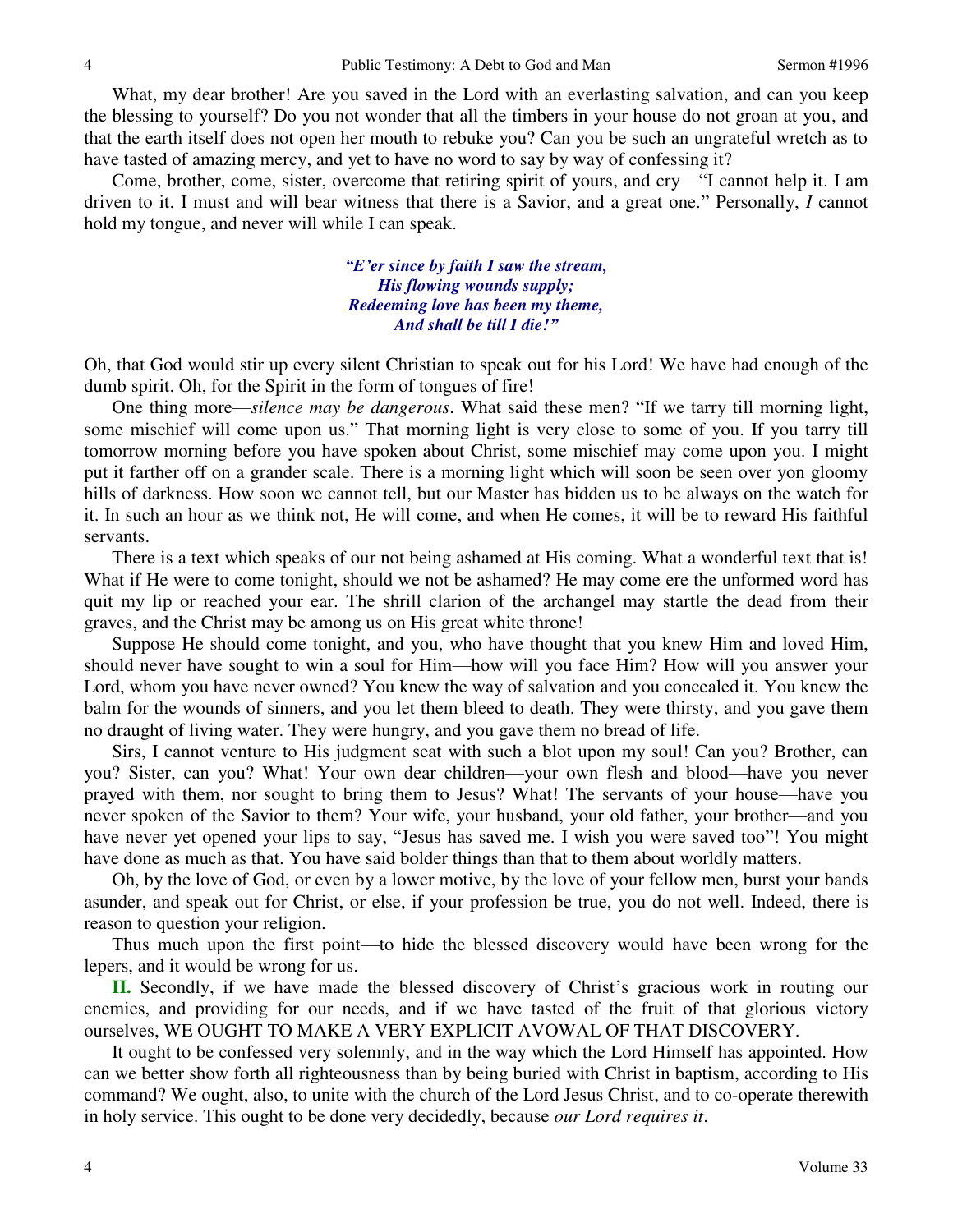Our blessed Lord Jesus Christ couples always with faith the confession of it. He that with his heart believes, and with his mouth makes confession of Him, shall be saved. "He that believes and is baptized shall be saved." We constantly find the two together. The faith that saves is not a sneaking faith, which tries to get to heaven by keeping off the road, and creeping along behind the hedge. The true faith comes into the middle of the road, feeling, "This is the King's highway, and I am not ashamed to be found in it." This is the faith which Jesus expects of you, the faith which cries, "I have lifted my hand unto the Lord, and I will not go back."

Next, if you have found Christ, *the man who was the means of leading you to Christ has a claim upon you that he should know of it*. Oh, the joy of my heart, the other day, when I saw some four-andtwenty who were my spiritual children! I felt then that I was receiving large wages at the Master's hands. Many get good from the minister, and yet they never let him know of it. This is not doing as they would be done by. It is rather like cheating us of the reward of our ministry. To know that God is blessing us is a great comfort and stimulus. Do not muzzle the mouth of the ox that treads out the corn.

Next, I think *the church of God has a claim upon all of you* who have discovered the great love of Jesus. Come and tell your fellow Christians. Tell the good news to the King's household. The church of God is often greatly refreshed by the stories of new converts. I am afraid that we who get over fifty come by degrees to be rather old-fogeyfied, and it is a great blessing to us to hear the cries of the babes in grace, and to listen to the fresh and vivid testimony of new converts. It stirs our blood, and quickens our souls, and thus the church of God is benefited.

If some of you old folks had been at the church meeting the other Monday evening, and heard some five little children, one after the other, telling what the Lord had done for their souls, you would have agreed with me that you could not have done it so well yourselves. You may know more, but you could not have stated what you know so simply, so sweetly, so charmingly, as those dear children did. One of them was but nine years old, or younger, and yet she told of free grace and dying love as clearly as if she had been eighty or ninety. Out of the mouth of babes and sucklings the Lord ordains strength. Some of you have known the Lord for many years, and yet you have never confessed Him. How wrong it is of you! How much you injure the church!

Besides that, a decided testimony for Christ *is due to the world*. If a man is a soldier of the cross, and does not show his colors, all his comrades are losers by his want of decision. There is nothing better for a man when he is brought to Christ than for him decidedly to express his faith, and let those about him know that he is a new man. Unfurl your standard. Decision for Christ and holiness will save you from many dangers, and ward off many temptations.

Compromise creates a life of misery. I would sooner be a toad under a harrow than be a Christian man who tries to conceal his Christianity. It is sometimes difficult, in this age, for a man to follow his conscience, for you are expected to run with a party, but I am of this mind—that I would sooner die than not live a free man. It is not life to have to ask another man's permission to think. If there be any misrepresentation, if there be any scorn, if there be any contempt for being a Christian, let me have my share of it, for a Christian I am, and I wish to be treated like the rest.

If all Christians came out, and declared what the Lord has done for their souls, the world would feel the power of Christianity, and would not think of it as men now do, as though it were some petty superstition, of which its own votaries were ashamed. If indeed you are soldiers of the cross, bear your shields into the light of day, and be not ashamed of your Captain! What can there be to make us blush in the service of such a Lord? Be ashamed of shame, and quit yourselves like men!

Your open confession is due all around, and it is especially *due to yourself*. It is due to your spiritual manhood that, if the Lord has done anything for you, you should gratefully acknowledge it. It is also due to your love of others—and love of others is of the very essence of Christianity—that you should explicitly declare that you are on the Lord's side. What more shall I say? What more need I say? I would sound the trumpet, and summon to our Lord's banner all that are good men and true.

**III.** THIS DECLARATION SHOULD BE CONTINUALLY MADE.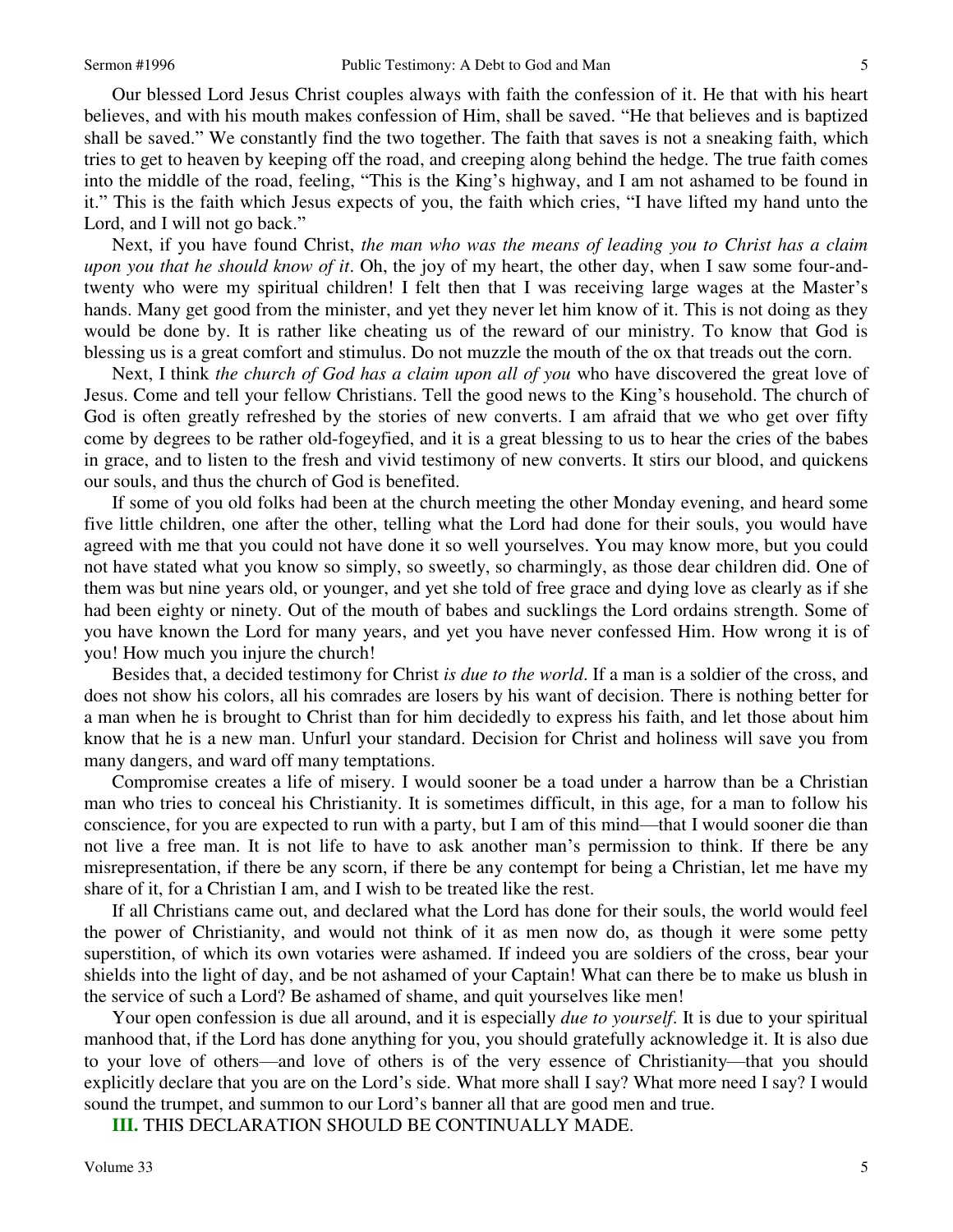Here I speak of many who have confessed Christ publicly, and are not ashamed of His name. Beloved, we ought always to make Christ known, not only by our once-made profession, but by frequently bearing witness in support of that profession. I wish that we did this more amongst God's own people. Miss Havergal very admirably says, "The King's household were the most unlikely people to need to be instructed in this good news—so it seems at first sight. But, secondly, the lepers were the most unlikely persons to instruct the King's household, and yet they did so."

You and I might say—Christian people do not require to be spoken to about our Lord and His work. They know more than we do. If they do require it, who are we, who are less than the least of all our Master's household, that we should presume to instruct them? Thus even humility might check our bearing testimony in certain companies. If you were in the midst of uninstructed people, to whom you could do good, you might feel bound to speak, but among Christians you are apt to be dumb. Have you not said to yourself, "I could not speak to that good old man? He is much better instructed in the faith than I am"?

Meanwhile, what do you think the aforesaid good old man is saying? He says to himself, "He is a fine young man, but I could not speak to him, for he has so much more ability than I have." Thus you are both as mute as mice when you might be mutually edified. Worse still, perhaps you begin talking upon worthless themes, you speak of the weather, or of the last wretched scandal, or of politics. Suppose we were to change all this, and each one say, "I am a Christian man, and next time I meet a brother Christian, whether he is my superior or not, I shall speak to him of our common Master."

If two children meet, they will do well to speak of father and mother. If one is a very little child, he may know but little about his father compared with the knowledge possessed by his big sister, but then he has kissed his father last, and has of late enjoyed more caresses from his father than his grown-up sister has. The elder can tell more of father's wisdom and providence, but the younger has a more vivid sense of his tenderness and love, and so they can unite in fervent admiration.

Why should Christian people so often meet and part without exchanging five words about the Lord Jesus? I am not condemning any of you. I am censuring myself more than anyone else. We do not bear enough testimony for our Lord. I am sure I felt quite taken aback the other day when a coachman said to me, "You believe that the Lord directs the way of His people, don't you, sir?" I said, "That I do. Do you know anything about it?" "Why," he said, "yes. This morning I was praying the Lord to direct my way, and you engaged me, and I felt that it was a good beginning for the day."

We began talking about the things of God directly. That coachman ought not to have been the first to speak—as a minister of the Gospel, I ought to have had the first word. We have much to blame ourselves for in this respect. We hold our tongues because we do not know how a word might be received, but we might as well make the experiment. No harm could come of trying.

Suppose you were to go into a place where persons were sick and dying, and you had medicine about you which would heal them. Would you not be anxious to give them some of it? Would you say nothing about it because you could not tell how it might be received? How could you know how it would be received except by making the offer? Tell poor souls about Jesus. Tell them how His grace healed *you,* and perhaps they will answer, "You are the very person I need, you have brought me the news I have longed to hear."

There are districts in London, to my knowledge, in the suburbs especially, where, if a man knocks at the door, and begins to say a word about Christ, the poor people answer "No one ever calls upon us to do us any good. We are left to perish." It is shameful that it should be so, but so it is. Men live and men die in this Christian country as much lost to the knowledge of the Gospel as if they had lived in the Congo. If they lived in the Congo, we should all subscribe to send a missionary up the river to tell them of Jesus and His love, even at the risk of his dying of fever, we should send a missionary to them, and yet those who live next door to our homes, or are even in our employ, are left in ignorance of salvation.

The woman that comes in to clean, the man who sweeps up the mud from the street—these may know no more of Christ than Khoikhois of South Africa, and yet we do not speak about Christ to them.